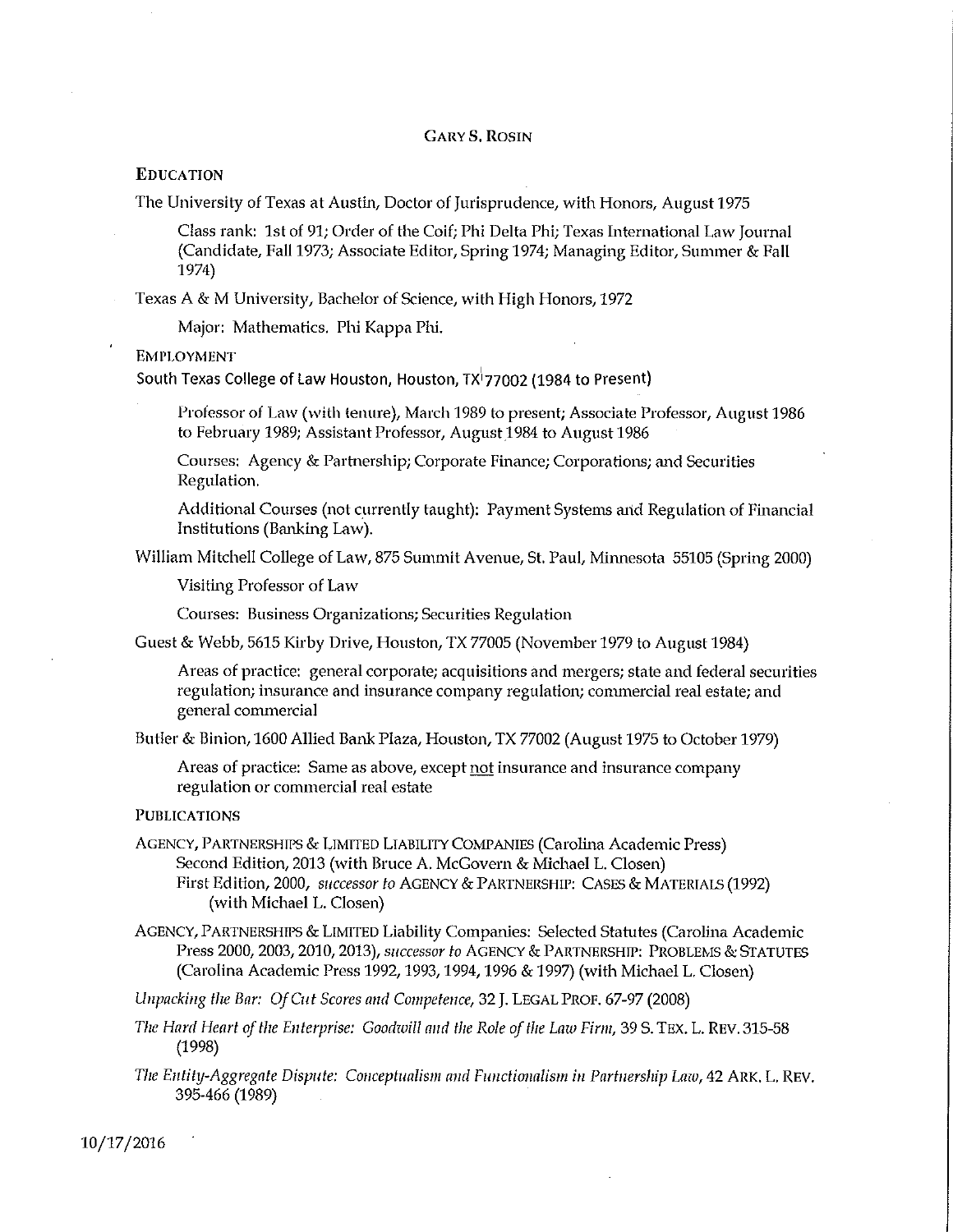*Functional Exclusions from the Definition of a Security*, 28 SO. TEX. L. REV. 333-78 (1986)

- *Historical Perspectives on the Definition of a Security*, 28 SO. TEX. L. REV. 575-618 (1987)
- *Incorporation Planning for the Small Business Venture*, HOUSTON LAW., Oct. 1984, at 42-62 (with David Crump)

## **PRESENTATIONS**

- *The One and the Many Ethnicity and Eventual Bar Passage.* Faculty Forum, South Texas College of Law (November 5, 2008)
- *ABA Interpretation 301—6: Law-School Bar Passage Standards,* Joint Faculty Meeting, University of Houston School of Law (April 10, 2008)
- *Unpacking the Bar: Cut Scores, MBE Scaling, the LSAT and Law School Bar Passage Rates.* 1st Annual Conference on Empirical Legal Studies, October 27 & 28, 2006 (poster session) (paper available at SSRN, [http://ssrn.com/abstract=914224\)](http://ssrn.com/abstract=914224)
- *Cuts Like a Knife: State Variations in Bar Passage Rates.* Faculty Forum, South Texas College of Law (April 5, 2005)
- *Reexamining* Kovacik v. Reed: *The Nature and Valuation of Partner Inputs in Service–Capital Partnerships*. Open Program on Agency & Partnership, Annual Meeting, Association of American Law Schools (January 5, 2003)

*Protecting MDP Goodwill: One-Stop Shopping in the Company Store?* Faculty Colloquium, William Mitchell College of Law (April 13, 2000)

*Gone with the Wind: Limited Liability and Law Firm Stability,* "Ethical Obligations and Liabilities Arising from Lawyers' Professional Associations," Fifth Annual Ethics Symposium, South Texas College of Law (September 25, 1997)

#### **GENERAL PUBLICATIONS**

- *Are You At Risk on the Bar?,* 33 ANNOTATIONS 3-5, 11 (August 2002) (student newspaper at South Texas College of Law)
- *The Tip of the Iceberg: Enron, Agency Costs and Capital Markets,* QUARTERLY 2-5 (Summer 2002) (alumni magazine of South Texas College of Law)

#### **COMMENTS TO ABA STANDARDS REVIEW COMMITTEE**

- *Reports and Comments on Proposed ABA Interpretation 301-6* (January 3, 2008), *available at* <http://ssrn.com/abstract=1080480>
- *Endangered: Hiustorically Black Law Schools* (March 28, 2011), *available at*  <http://ssrn.com/abstract=1797965>
- *Comments on Look-Back Periods and Eventual Bar Passage Rates* (July 31, 2012) *(available at <http://ssrn.com/abstract=2121116>*

#### **BLOGS**

Law by the Numbers [<http://uberlaw.net/LawNumbers/>](http://uberlaw.net/LawNumbers/), Editor

*Unincorporated Business Entities Law* [<http://uberlaw.net>](http://uberlaw.net/), Editor *(successor to Unincorporated Business Law Prof Blog*)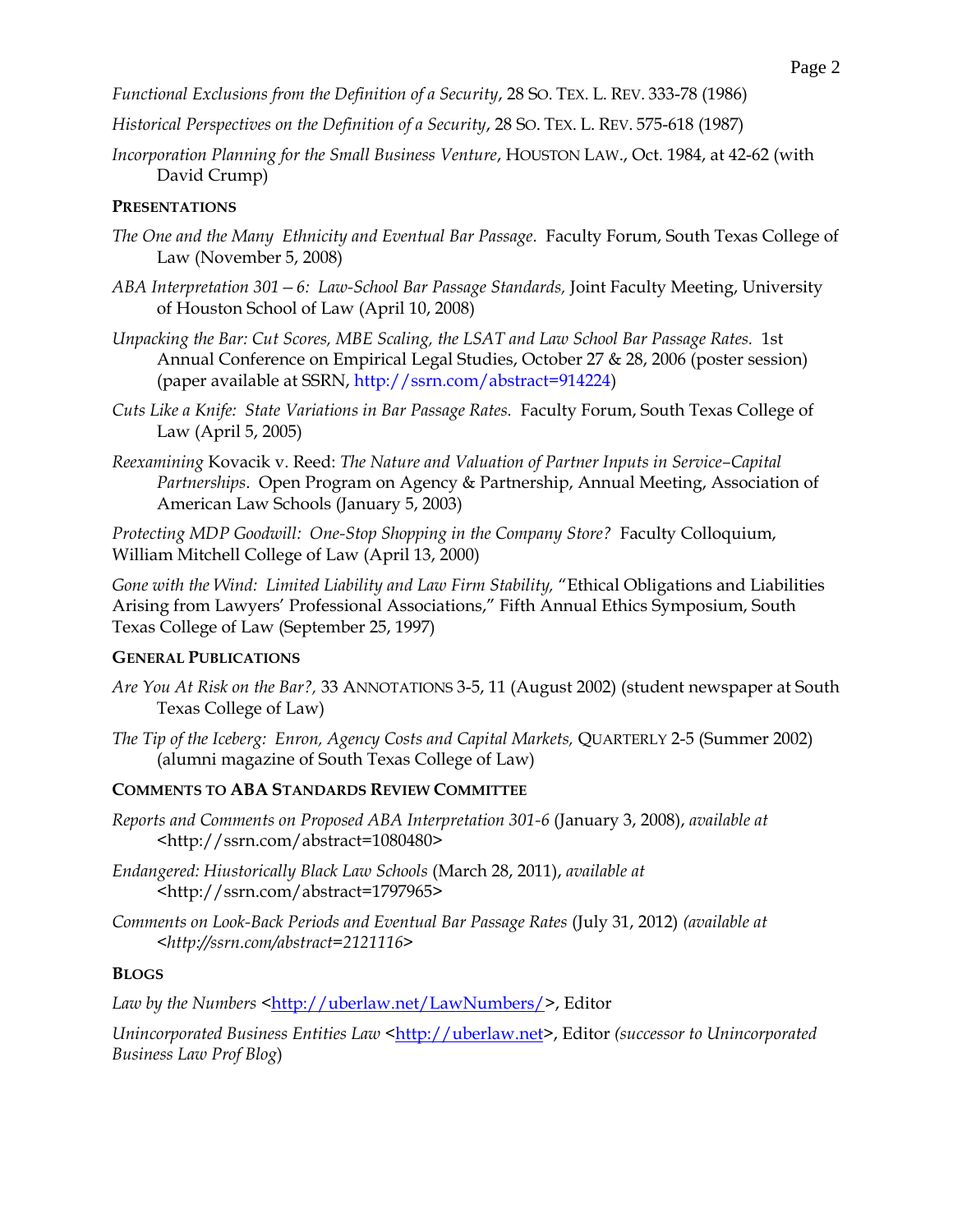### **PROFESSIONAL ASSOCIATIONS**

American Association of Law Schools

Section on Agency, Partnerships, LLC's Unincorporated Associations: Chair—Elect, 2003; Chair, 2004; Executive Council, 2003-2013

American Bar Association

Member, Section on Business Law, 1975 to present

Member, Committee on Federal Securities Regulation, 1989 to present

Member, Committee on Partnerships & Other Unincorporated Business Organizations, 1989 to present

Member, Subcommittee on General Partnerships & Joint Ventures, 1989 to present

State Bar of Texas (admitted 1975)

Member, Section on Business Law

Advisory Member, Partnership Law Committee, Section on Corporation, Banking & Business Law, State Bar of Texas, 1986 (1987 adoption of Revised Uniform Limited Partnership Act)

# **OTHER**

- Adviser, Drafting Committee to Revise the Uniform Partnership Act, National Conference of Commissioners on Uniform State Laws (Uniform Partnership Act [1994])
- Consultation with State Representative on 1987 Texas adoption of Revised Uniform Limited Partnership Act
- Consultation with (Texas) House Committee on Criminal Justice studying the adoption by the State of Texas of a state Criminally Influenced and Corrupt Organizations Act, Fall 1986

# **REFERENCES**

Prof. Carter G. Bishop, Suffolk University Law School

Prof. Thomas E. Geu, University of South Dakota School of Law

Prof. Daniel S. Kleinberger, William Mitchell College of Law

Professor Elizabeth Miller, Baylor University Law School

Prof. Douglas K. Moll, University of Houston Law Center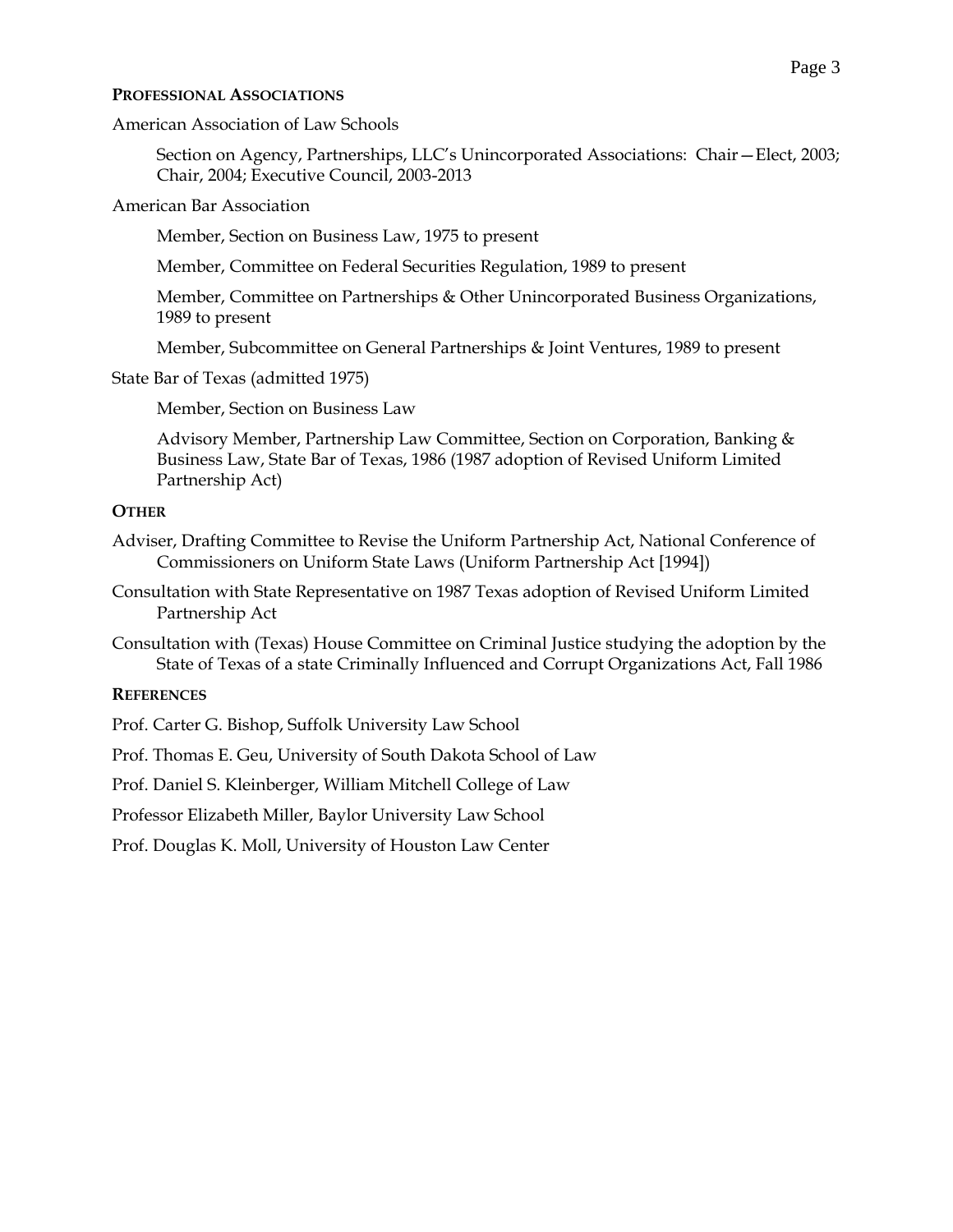# **CITATIONS**

AGENCY, PARTNERSHIPS & LIMITED LIABILITY COMPANIES (Carolina Academic Press 2000) (with Michael L. Closen)

Marc D. Ginsberg, *Apparent Authority and Healthcare in Illinois,* 22 NO. ILL. U. L. REV. 475. 480 n.36 (2002)

Michael L. Closen, *To Swear . . . Or Not To Swear Document Signers: The Default Of Notaries Public And A Proposal To Abolish Oral Notarial Oaths,* 50 BUFF. L. REV. 613, 660 n. 253 (2002)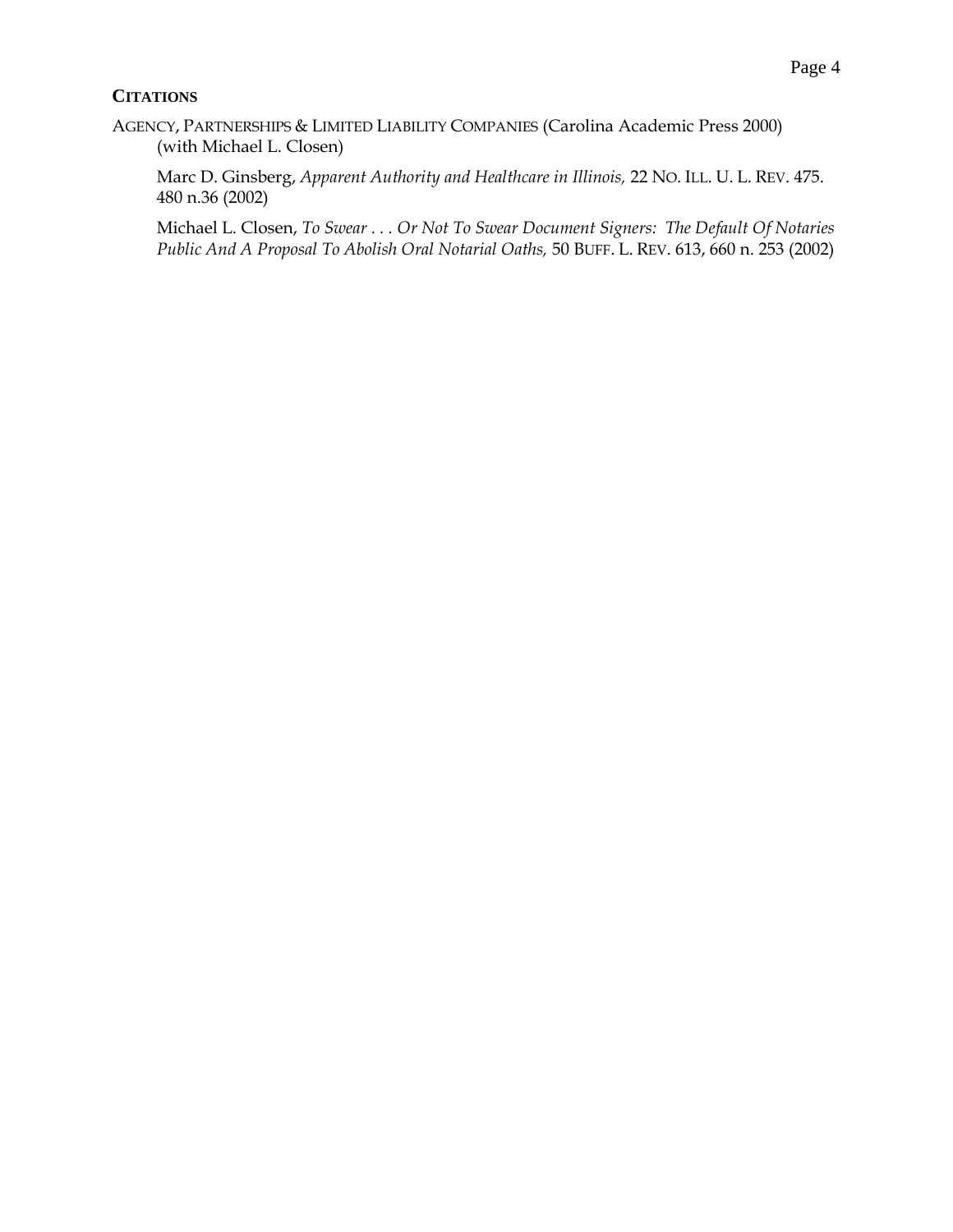*Endangered: Historically Black Law Schools*

Adriel Hilton, Marbeth Gasman, J. Luke Wood & Michael Steven Williams, *The Relevance of Black Law Schools,* 40 SO. U. L. REV. 145, 147 n.16 (2012)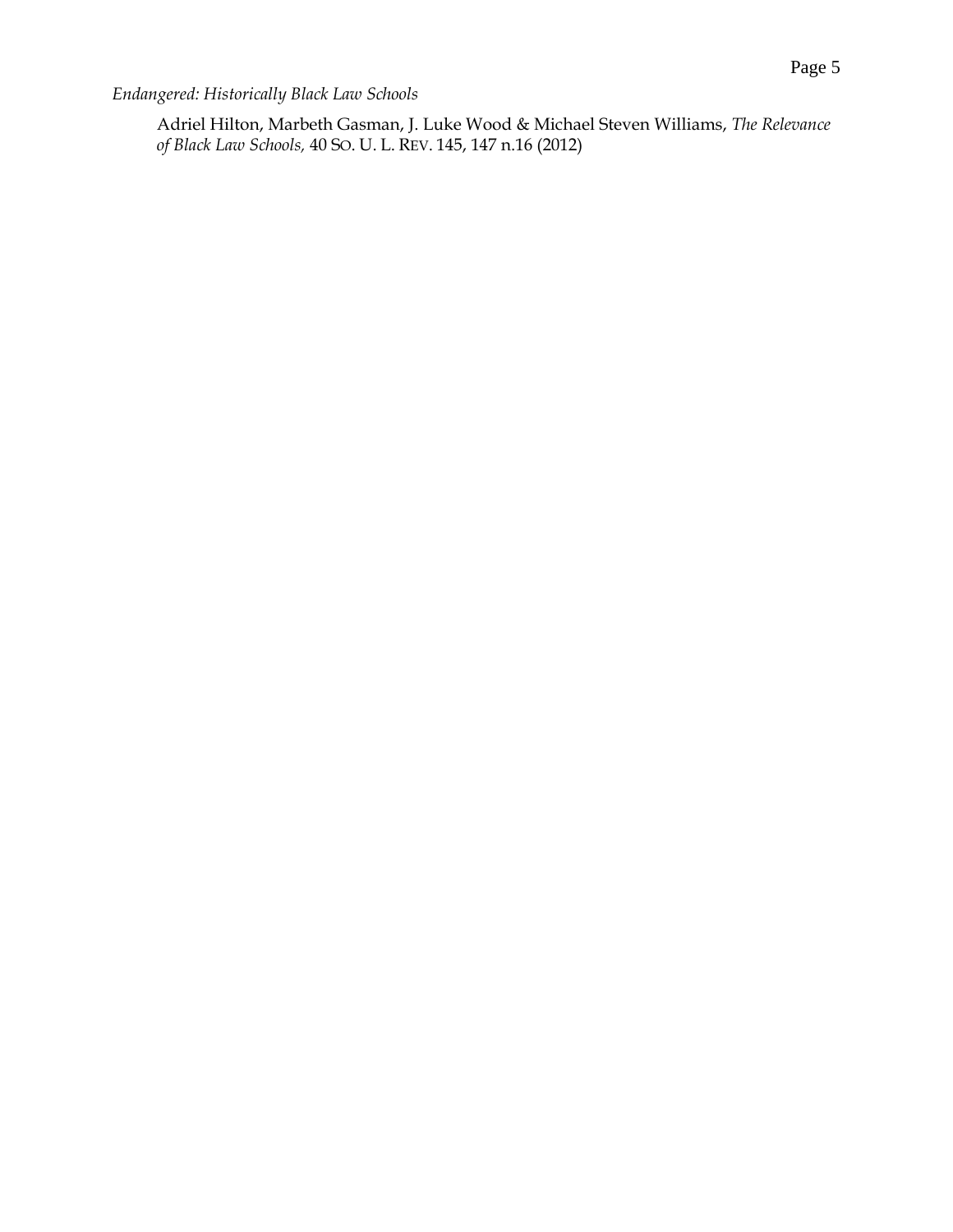*Functional Exclusions from the Definition of a Security*, 28 SO. TEX. L. REV 333-78 (1986)

*Bradford v. Moench,* 670 F. Supp. 920, 931 & 932 (D. Utah 1987)

GERALD L. BLANCHARD & RODNEY A. MORRIS, PROBLEM LOAN WORKOUTS, 2D § 6.10 n. 7 (2013-2014 ed.)

GERALD L. BLANCHARD, LENDER LIABILITY: LAW, PRACTICE AND PREVENTION § 20.10 n.7 (2003 & 2d Ed. 2013)

ALFRED F. CONARD, ROBERT L. KNAUSS & STANLEY SIEGEL, ENTERPRISE ORGANIZATIONS 622 (4th ed. 1987)

JOHN C. COFFEE, JR. & JOEL SELIGMAN, SECURITIES REGULATION 366 n.b & 377 n.3 (9th ed. 2003)

Robert Anderson IV, *Employee Incentives and the Federal Securities Laws,* 57 U. MIAMI L. REV. 1195, n.166, n.253, n.339, n.370, n. 380 (2003)

Maura A. Falon, Case Comment, *Securities Law--Supreme Court Adopts Family Resemblance Test to Determine When a Note is a Security--Reves v. Ernst & Young, 110 S. Ct. 945 (1990),* 25 SUFFOLK U. L. REV. 895, 897 n.17, 898 nn. 18 & 19, & 899 n.26 (1991)

Theresa A. Gabaldon, *A Sense of a Security: An Empirical Study,* 25 J. CORP. LAW 307, 313 n.42 (2000)

JOHN COFFEE & HILLARY A. SALE, SECURITIES REGULATION, 301 n.38, 311 n.39 (12th ed. 2012), *successor to* RICHARD W. JENNINGS, HAROLD MARSH, JR. & JOHN C. COFFEE, JR., SECURITIES REGULATION 299 nn.b & 3 & 313 n.3 (7th ed. 1992), *successor to* RICHARD W. JENNINGS & HAROLD MARSH, SECURITIES REGULATION 286 n.a (6th ed. 1987)

2 LOUIS LOSS & JOEL SELIGMAN, SECURITIES REGULATION 877 n.28 (3rd ed. 1989)

Michael A. Lueder, Note, *Securities Law--Presuming Notes Are Securities the Supreme Court Adopts It's Own Version of the "Family Resemblance" Test--Reves v. Ernst & Young,* 26 WAKE FOREST L. REV. 503, 519 n.131 (1991)

Michael C. Macchiarola, *Securities Linked To The Performance Of Tiger Woods? Not Such A Long Shot,* 42 CREIGHTON L. REV. 29, 73 n.260 (2008)

Therese Maynard, *Essay, A Reqium: Reflections on* Gustafson, 57 OHIO ST. L.J. 1327, 1333 n.\_ (1996)

Park McGinty, *What Is a Security?,* 1993 WIS. L. REV. 1033, 1086 n.219 & 1110 n.315 (1993)

Dirk L. Vincent, Note, *Notes Under the Securities Exchange Act of 1934: An Argument for a Plain Reading of the Nine-Month Exemption,* 1990 COLUM. BUS. L. REV. 163, 164 n.4, 170 n.35 & 177 n.74 (1990)

Elaine A. Welle, *Limited Liability Company Interests as Securities: An Analysis of Federal and State Actions Against Limited Liability Companies Under the Securities Laws, 73 DENVER U.L.* REV. 425, 491 n.601 (1996)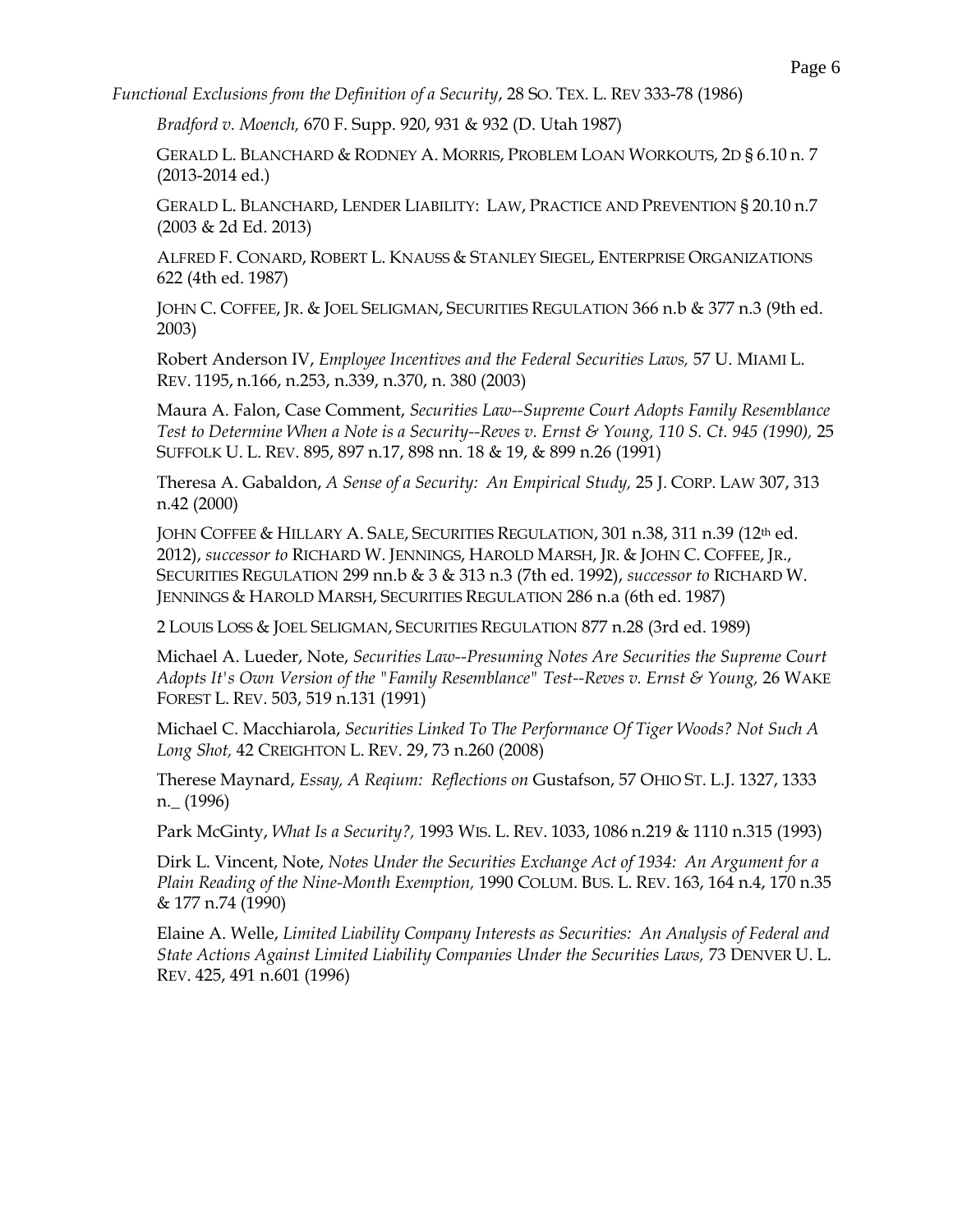*Historical Perspectives on the Definition of a Security*, 28 SO. TEX. L. REV. 575-618 (1987)

\_\_ AM. JUR. 2D *Securities Regulation—State* § 19, at n. 47 (\_\_\_\_).

*Bradford v. Moench,* 670 F. Supp. 920, 933 n.26(D. Utah 1987)

Robert Anderson IV, *Employee Incentives and the Federal Securities Laws,* 57 U. MIAMI L. REV. 1195, n.252, n.340 (2003)

GERALD L. BLANCHARD, 2 LENDER LIAB.: LAW, PRAC. & PREVENTION § 20:10, at n. 7 (2005-6)

Stephen C. Bradford, *Expanding The Investment Company Act: The Sec's Manipulation Of The Definition Of Security,* 60 OHIO ST. L.J. 995, 1017 n.138 (1999)

Lynn T. Burleson, Note, *When Is a Note a Security? A Historical Perspective on the Supreme Court's Adoption of the Family Resemblance Test: Reves v. Ernst & Young, 24 CREIGHTON L.* REV. 371, 377 nn.67, 69 & 70 & 388 n.191 (1990)

Stephen C. Christianson, *Proof of a "Security" under Federal and State Statutes,* 22 AM. JUR. PROOF OF FACTS 3d 485, §§ 5, at n.13, 41 (2000-13)

Dennis S. Corgill, *Securities as Investments at Risk,* 67 TUL L. REV. 861 (1993)

JOHN C. COFFEE, JR. & JOEL SELIGMAN, SECURITIES REGULATION 377 n.3 (9th ed. 2003)

JAMES D. COX, ROBERT W. HILLMAN & DONALD G. LANGEVOORT, SECURITIES REGULATION 174 & 191 (1991)

Henrique de Azevedo Ferreira Franca, *Legal Aspects of Internet Securities Transactions,* 5 B.U. J. Sci. & Tech. 4, \_\_ n. 112 (1999).

Joseph A. Franco, *The Investment Company Act's Definition of "Security" and the Myth of Equivalence,* 7 STAN. J. LAW, BUS. & FINANCE 1, 25 n.74, 26 n.77, 29 n.85, 35 n.106 (2001)

Sean S. Hogle, Note, *The Employee As Investor: The Case For Universal Application Of The Federal Securities Laws To Employee Stock Ownership Plans,* 34 WM. & ARY L. REV 189, 196 n.41, 203 nn.82-83, 231 n.267, 232 nn. 270, 271, 274 (1992)

RICHARD W. JENNINGS, HAROLD MARSH, JR. & JOHN C. COFFEE, JR., SECURITIES REGULATION 312 n.1 & 313 n.3 (7th ed. 1992)

Therese Maynard, *Essay, A Reqium: Reflections on* Gustafson, 57 OHIO ST. L.J. 1327, 1333 n.\_ (1996)

Park McGinty, *What Is a Security?,* 1993 WIS. L. REV. 1033, 1086 n.219 & 1098 n.256 (1993)

Randall A. Quinn, *After Reves v. Ernst & Young, When Are Certificates of Deposit "Notes" Subject To Rule 10b-5 of The Securities Exchange Act?,* 46 BUS. LAW. 173, 183 n.73, 185 n.89 & 186 n.91 (1990)

DAVID L. RATNER & THOMAS L. HAZEN, SECURITIES REGULATION 279 (4th ed. 1990)

Peter K. Reilly & Christopher S. Heroux, *When Should Interest in Oil and Gas Be Considered Securities?: A Case for the Industry Deal,* 34 SO. TEX. L. REV. 37, 42 n.28 (1993)

Glen Wallace Roberts II, Note, *10(b) or Not 10(b):* Central Bank of Denver v. First Interstate Bank, 73 N.C. L. REV. 1239, 1239 n.1 (1995)

Lora C. Siegler, 69A AM. JUR. 2D *Securities Regulation—State* § 19, at n.47 (1993)

MARC I. STEINBERG, SECURITIES REGULATION 47 (2nd ed. 1993)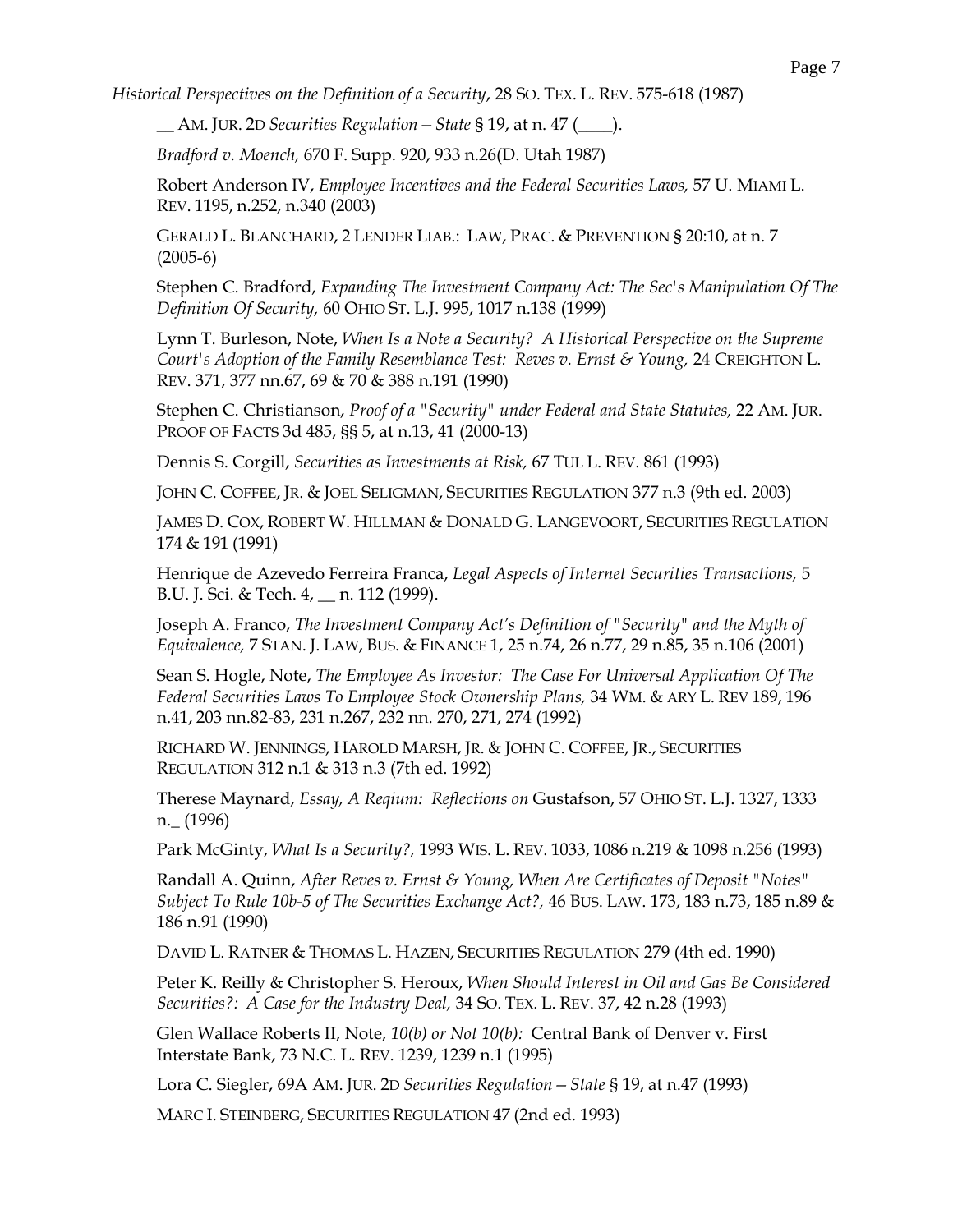Dirk L. Vincent, Note, *Notes Under the Securities Exchange Act of 1934: An Argument for a Plain Reading of the Nine-Month Exemption,* 1990 COLUM. BUS. L. REV. 163, 176 n.70, 178 n.75, 179 n.80 & 180 n.81 (1990)

Manning G. Warren III, *The Treatment of Reves "Notes" and Other "Securities" under State Blue Sky Laws,* 47 BUS. LAW. 321, 321 n.1 (1991)

Elaine A. Welle, *Limited Liability Company Interests as Securities: An Analysis of Federal and*  State Actions Against Limited Liability Companies Under the Securities Laws, 73 DENVER U.L. REV. 425, 492 n.613 (1996)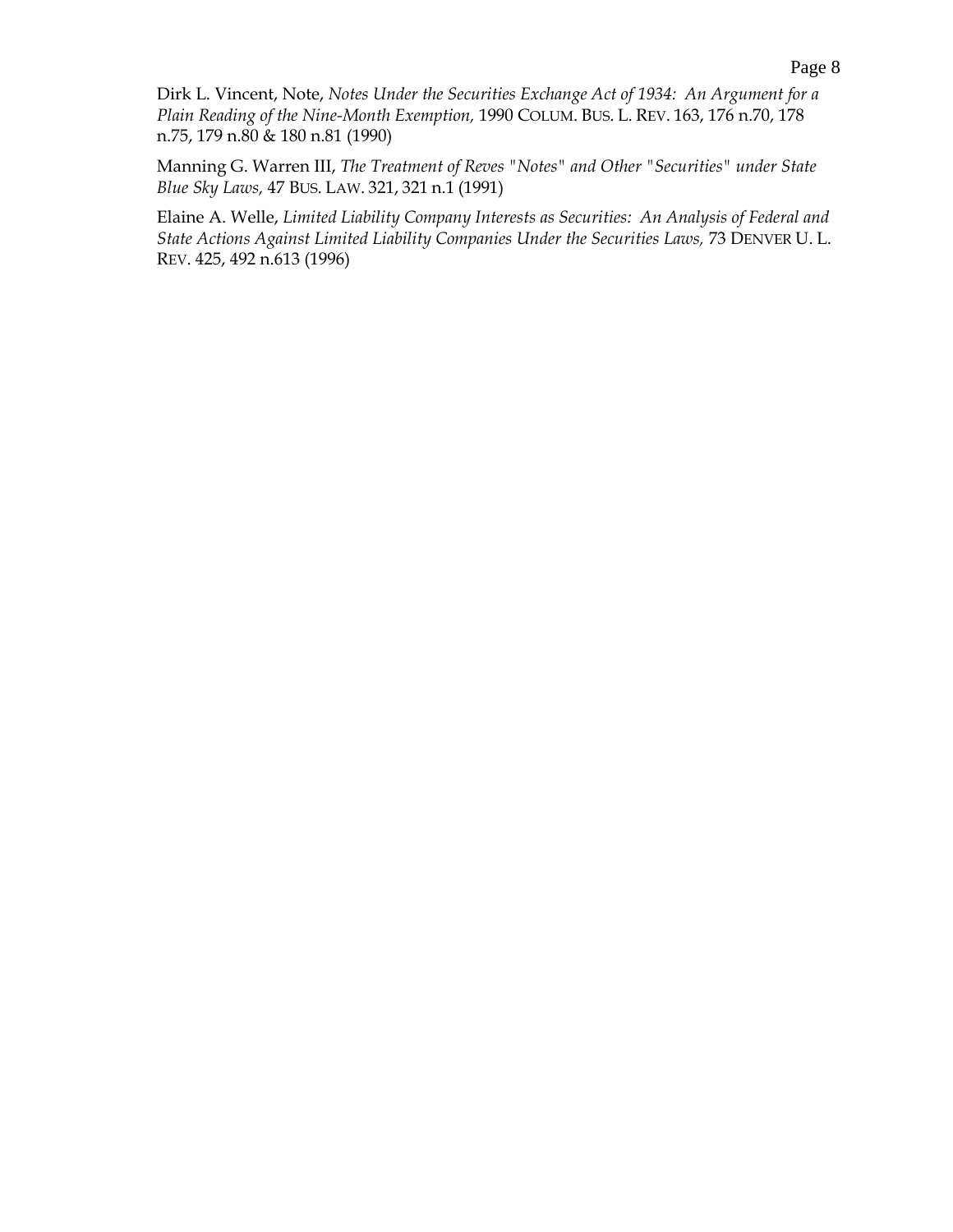*Reports and Comments on Proposed ABA Interpretation 301-6*

Dan Subotnik, *Does Testing = Race Discrimination?: Ricci, the Bar Exam, the LSAT, and the Challenge to Learning,* 8 U. MASS. L. REV. 332, 377 n.230 (2013)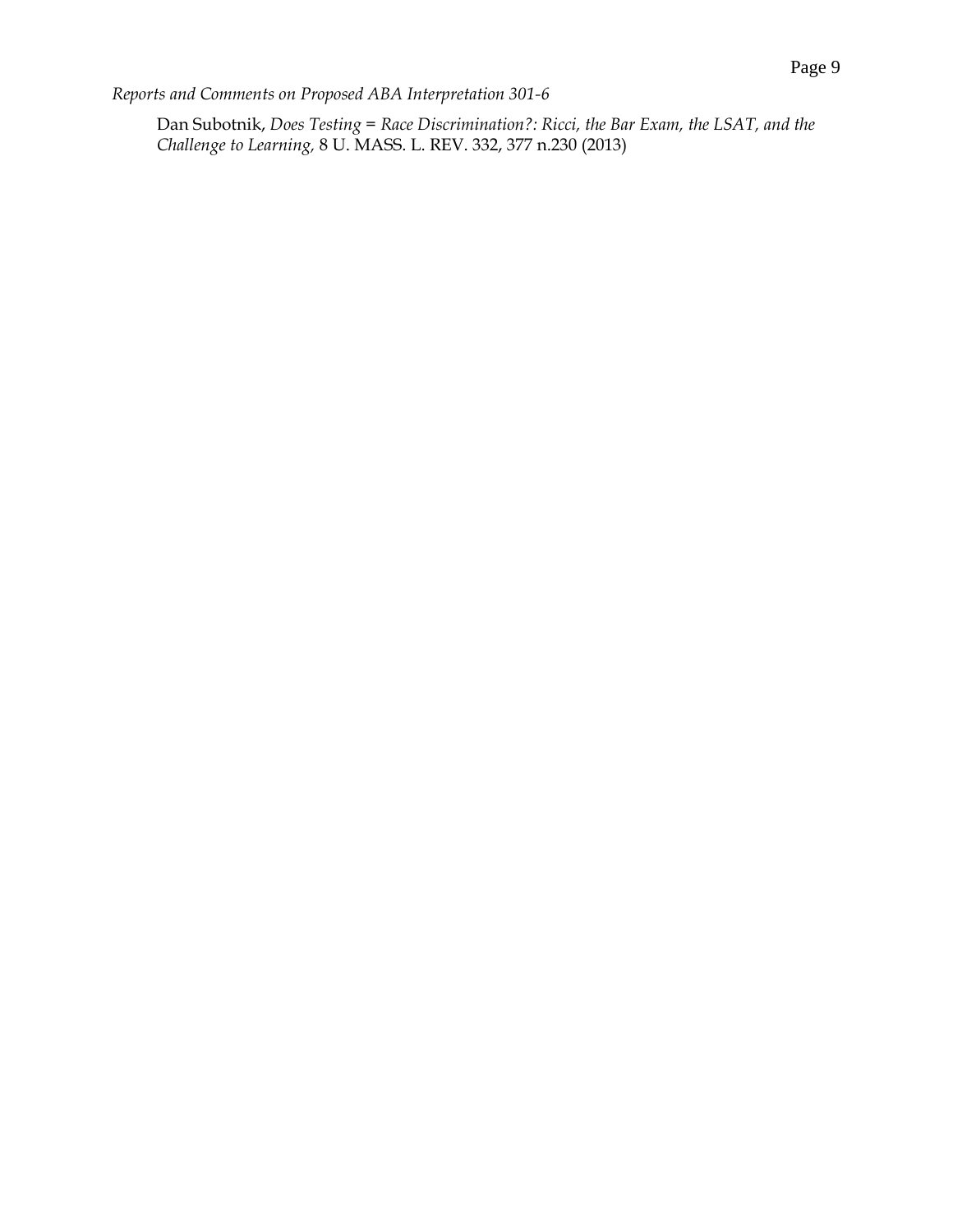*The Entity-Aggregate Dispute: Conceptualism and Functionalism in Partnership Law*, 42 ARK. L. REV. 395-466 (1989)

*In re Maui Industrial Loan & Finance Company, Inc. (Field v. Hanara),* Bankr. No. 10–000235, Adv. No. 12–90009 (Bankr. D. Hi)

2013 WL 6528824, at \*2 n.1 (Dec. 12, 2013) (*Order Granting Partial Summary Judgment*)

2014 WL 3501686, at 18 n.89 (\*13) (July 11, 2014) (*Proposed Findings of Fact and Conclusions of Law*)

*Whitfield v. Bonnano Real Estate Group,* 17 A.3d 855 (N.J. Super. Ct. App. Div. 2011)

*Faegre & Benson, LLP v. R & R Investors,* 772 N.W.2d 846, 854 n.6 (Minn. Ct. App. 2009)

PHILLIP I. BLUMBERG, THE MULTINATIONAL CHALLENGE TO CORPORATION LAW 290 n.1 (1993)

Bradley T. Borden, *Aggregate-Plus Theory of Taxation,* 43 GA. L. Rev. 717, 723 n. 29 & 724 n.30 (2009)

Bradley T. Borden, *Residual-Risk Model For Classifying Business Arrangements,* 37 FLA. ST. U. L. REV. 245, 273 n.163 (2010)

1 & 2 ALAN R. BROMBERG & LARRY E. RIBSTEIN, BROMBERG & RIBSTEIN ON PARTNERSHIP LAW 1:19 n.1, 1:22 nn.13 & 13a, 1:40 n.73, 3:41 n.13a, 3:44 n.21, 3:55 n.29a & 7:180 n.13a (Supp. 1989)

J. WILLIAMSON CALLISON & MAUREEN A. SULLIVAN, PARTNERSHIP LAW AND PRACTICE §§ 3.01, at nn.1, & 10, 7.11, at n.2 (1992-2013)

Eric C. Chafee, *Collaboration Theory: A Theory of the Charitable Tax-Exempt Nonprofit Corporation,* 49 U.C. DAVIS L. REV. 1719, 1759 n.209 (2016)

Debra R. Cohen, *Limited Liability Company Citizenship: Reconsidering an Illogical and Inconsistent Choice,* 90 MARQ. L. REV. 269, 288 n.118 (2006)

Teresa Stanton Collett, *The Ethics of Intergenerational Representation,* 62 FORDHAM L. REV. 1453, 1488 n.178 (1994)

Mitchell F. Crusto, *Unconscious Classism: Entity Equality For Sole Proprietors,* 11 U. PA. J. CONST. L. 215, 234 n. 84 (2009)

Marc Darmo, *Characterizations of Foreign Business Associations,* 53 CAN. TAX J. 481, 491 n.5 (2005)

Bernard G. Helldorfer, *Business Organizations,* 44 BUS. LAW. 1718, 1719 n. (1989)

Robert W. Hillman, *RUPA and Former Partners: Cutting the Gordian Knot with Continuing Partnership Entities,* 58 LAW & CONTEMP. PROBS. 7, 7 n.5 (1995)

Tiffany A. Hixson, Note, *The Revised Uniform Partnership Act--Breaking Up (Or Breaking Off) Is Hard To Do: Why The Right To "Liquidation" Does Not Guarantee A Forced Sale Upon Dissolution Of The Partnership*, 31 W. NEW ENG. L. REV. 797, 797 n.4 & 804 n.40 (2009)

Daniel S. Kleinberger, *The Closely Held Business through the Entity-Aggregate Prism,* 40 WAKE FOREST L. REV. 827, 832 n.16, 845 & n.86 (2005)

ROBERT W. HILLMAN, HILLMAN ON LAWYER MOBILITY 4:15 n.7 (1997, 1999, 2008))

ALSON R. MARTIN, LIMITED LIABILITY COMPANY & PARTNERSHIP ANSWER BOOK 9-27 (3rd ed. 2011)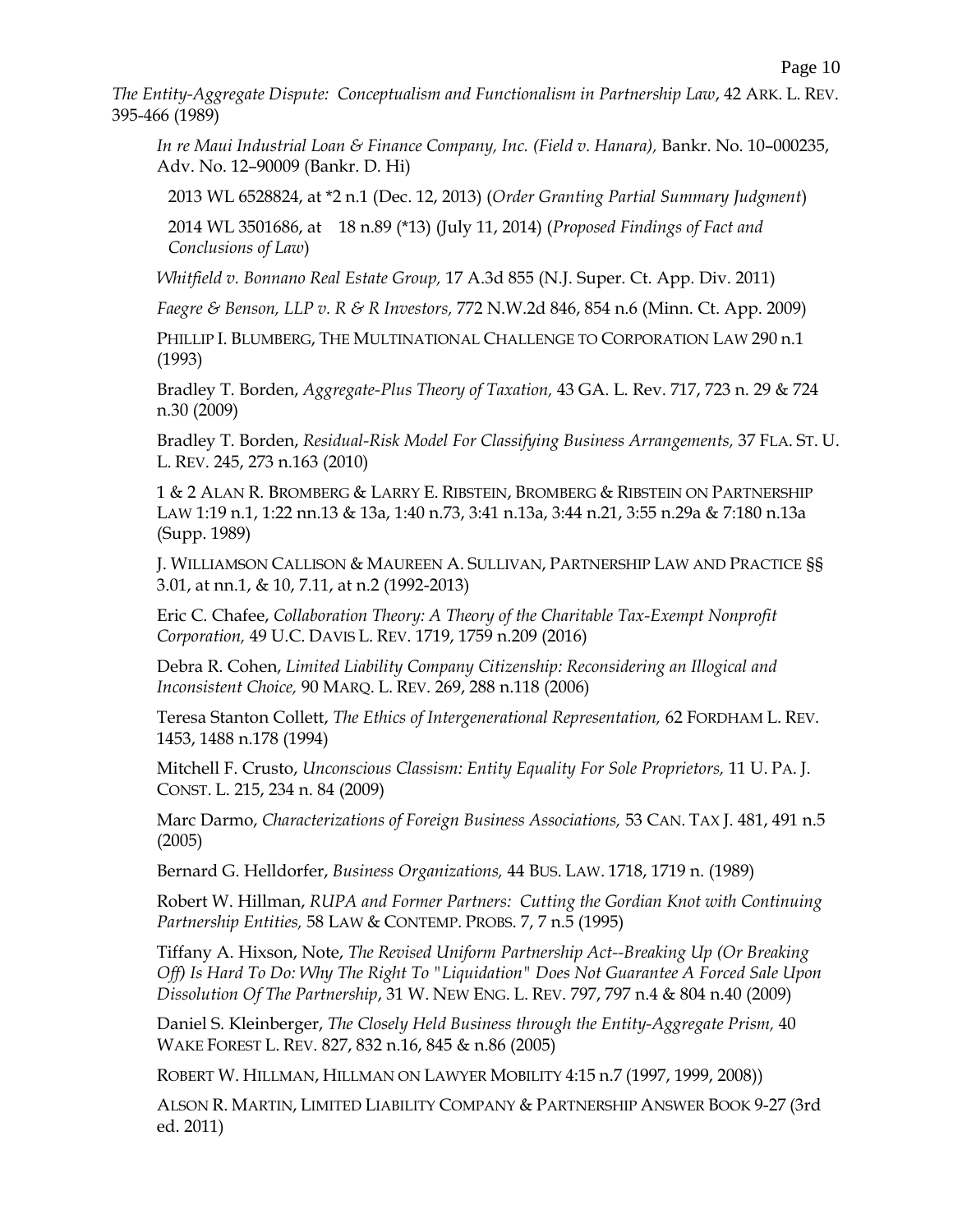John Morey Maurice, *A New Personal Limited Liability Shield for General Partners: But Not All Partners Are Treated the Same,* 43 GONZ. L. REV. 369, 374 n.27 & 375 n.33 (2008)

Larry E. Ribstein, *A Mid-Term Assessment of the Project to Revise the Uniform Partnership Act,* 46 BUS. LAW. 111, 115 n.12 & 124 n.49 (1990)

LARRY E. RIBSTEIN, BUSINESS ASSOCIATIONS 15 (2nd ed. 1990)

LARRY E. RIBSTEIN, THE RISE OF THE UNCORPORATION 42 nn. 57 & 63 (2010)

Ronald D. Rotunda, *Applying the Revised ABA Model Rules in the Age of the Internet: The Problem of Metadata,* 42 HOFSTRA L. REV. 175, 177 n.9 (2013)

Thomas E. Rutledge, *External Entities And Internal Aggregates: A Deconstructionist Conundrum,* 42 Suffolk U. L. Rev. 655, 656 n.5 (2009)

Frederic L. Smith, Jr., Student Commentary, *Partnership Representation: Finding the Client,* 20 J. L. PROF. 355, 357 n.10 (1995-1996)

Daniel F. Spulber, *Discovering the Role of the Firm: The Separation Criterion and Corporate Law,* 6 BERKELEY BUS. L.J. 298, 307 nn.37 & 38 (2009)

DANIEL F. SPULBER, THE THEORY OF THE FIRM: MICROECONOMICS WITH ENDOGENOUS ENTREPRENEURS, FIRMS, MARKETS AND ORGANIZATIONS 52 nn. 23, 27 & 28, 53 nn. 30 &31 (2009)

Donald J. Weidner, *The Revised Uniform Partnership Act Midstream: Major Policy Decisions,* 21 U. TOL. L. REV. 825, 858 n.56 (1990)

Donald J. Weidner, *Three Policy Decisions Animate Revision of Uniform Partnership Act,*46 BUS. LAW. 427, 429 n.8 (1991)

Donald J. Weidner & John W. Larson, *The Revised Uniform Partnership Act: The Reporters' Overview,* 49 BUS. LAW. 1, 3 n.9 (1993)

Arnold M. Wensinger, Comment, *The Revised Uniform Partnership Act Breakup Provisions: Stability or Headache?,* 50 WASH & LEE 905, 908 n.24, 911 nn.45, 47-49, 940 n.288 (1993)

Richard J. Wood, *Cold Body--Hot Assets: Enity and Aggregate Partnership Theories in Conflict; Treatment of IRC § 751(c) Unrealized Receivables Upon the Death of a Partner,* 31 DUQ. L. REV. 1, 30 n.184, 31 n.188-89, 31 n. 190, 32 n. 193 (1992)

Taylor Simpson-Wood, *Has The Seductive Siren Of Judicial Frugality Ceased To Sing?: Dataflux And Its Family Tree,* 53 DRAKE L. REV. 281, 346 & n. 417 (2005)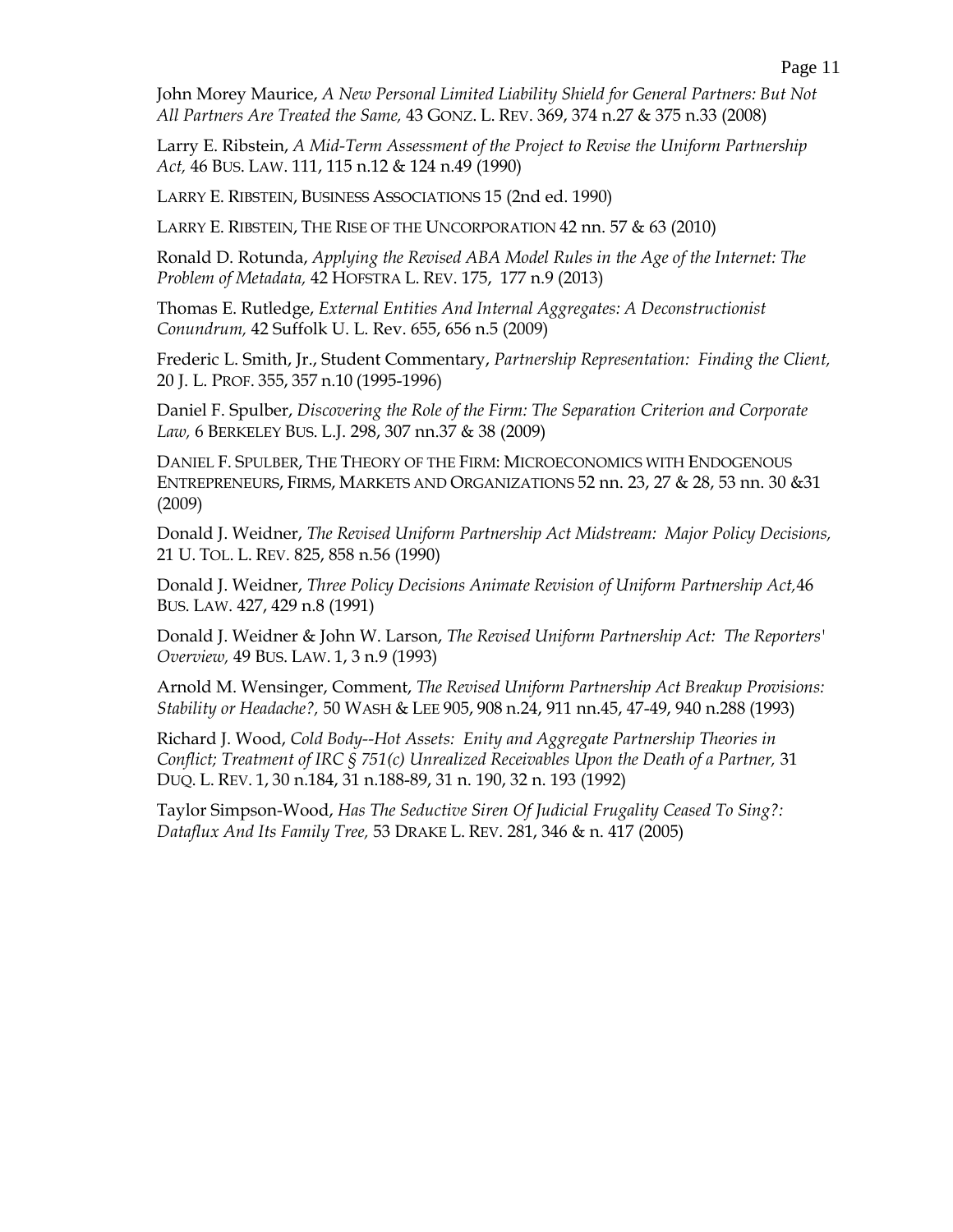*The Hard Heart of the Enterprise: Goodwill and the Role of the Law Firm,* 39 SO. TEX. L. REV. 315-58 (1998)

Jennifer D. Ary-Hogue, Comment, *Peace on Earth, Goodwill in Divorce: Revisiting* Travis *in Light of Oklahoma's Revised Ethical Rule Allowing the Sale of Law Practice Goodwill,* 61 OKLA. L. REV. 585, 592 n.35, 598 n.80, 600 nn. 106 & 108, 602 n. 122 & 627 n.297 (2008)

Benjamin H. Barton, *Do Judges Systematically Favor The Interests Of The Legal Profession*?, 59 ALA. L. REV. 453, 488 nn. 3004, 304 (2008)

Teresa Stanton Collett, *Foreword To The Ethics Of Lawyers' Business Associations,* 39 SO. TEX. L. REV. 205, 210-11 & nn. 51-56 (1998)

Ericka Evans, *A "Little Ditty About Jack and Diane": Why Jackie's Good Name Should Be Considered Community Property In California UndertThe Concept Of "Celebrity Goodwill",* 17 CHAP. L. REV. 633, 636 n.2 (2014)

Carol R. Goforth, *Reflections On What Lawyers Should Reflect On,* 39 SO. TEX. L. REV. 585, 598 n.7 (1998)

Jett Hanna, *Legal Malpractice Insurance And Limited Liability Entities: An Analysis Of Malpractice Risk And Underwriting Responses,* 39 SO. TEX. L. REV. 641, 647 n.25 (1998)

Geoffrey C. Hazard, Jr., *The Underlying Causes Of Withdrawal And Expulsion Of Partners From Law Firms,* 55 WASH. & LEE L. REV. 1073, 1080 n.10 (1998)

ROBERT W. HILLMAN, HILLMAN ON LAWYER MOBILITY 2:96 n.2, 2:97 n.4 (Supp. 1999), 2:134 n.2, 2:135 n.5, 2:141 n. 20 (Supp. 2013)

Steven H. Hobbs , *Ethics In The Age Of Entrepreneurship*, 39 SO. TEX. L. REV. 599, 602 n.16 (1998)

Milton C. Regan, Jr., *Professional Reputation: Looking For The Good Lawyer,* 39 SO. TEX. L. REV. 549, 567 n.71 (1998)

Milton C. Regan, Jr., *Law Firms, Competition Penalties, and the Value of Professionalism,* 13 GEO. J. LEGAL ETHICS 1, n.135 (1999)

Larry E. Ribstein, *Ethical Rules, Agency Costs, And Law Firm Structure,* 84 VA. L. REV. 1707, 1728 n.96, 1732 n.114 (1998)

Larry E. Ribstein, *Law Partner Expulsion,* 55 BUS. LAW. 845, 856 n.48 (2000)

LARRY E. RIBSTEIN & JEFFREY M. LIPSHAW, UNINCORPORATED BUSINESS ENTITIES 260 (2009)

Robert M. Wilcox, *Enforcing Lawyer Non-Competition Agreements While Maintaining The Profession: The Role Of Conflict Of Interest Principles,* 84 MINN. L. REV. 915, 951 n.127 (2000)